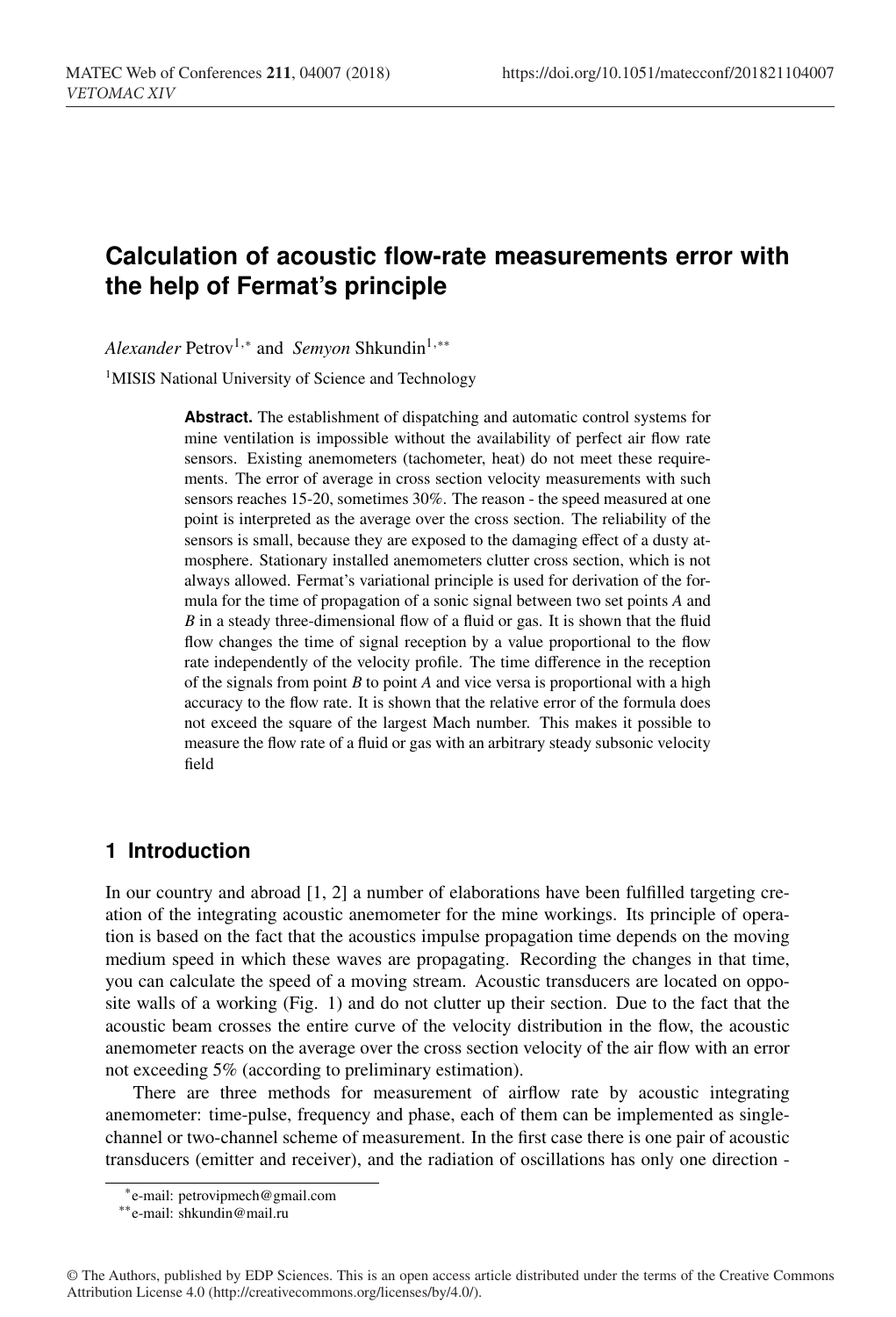

Figure 1. The arrangement of acoustics integrating anemometer transducers. 1and 2 -acoustics transducers; 3- the electronics block

downstream or upstream; in the second case there are two pairs of transducers, i.e., radiation occurs simultaneously in two directions along the flow and against it. The two-channel scheme allows to achieve greater accuracy than single-channel. Due to the fact that the acoustic beam crosses the entire velocity distribution diagram in the flow, the acoustic anemometer measures the average velocity of the air flow with an error not exceeding 5% (according to previous experimental estimates). In this study, we give the derivation of the theoretical estimate of such an error.



Figure 2. Schematic representation of the air flow-rate measurement in a mine (on the left). The acoustic beam vector  $\bf{v}$  is composed of the sound velocity vector  $\bf{c}$  and the airflow velocity  $\bf{u}$  (on the right)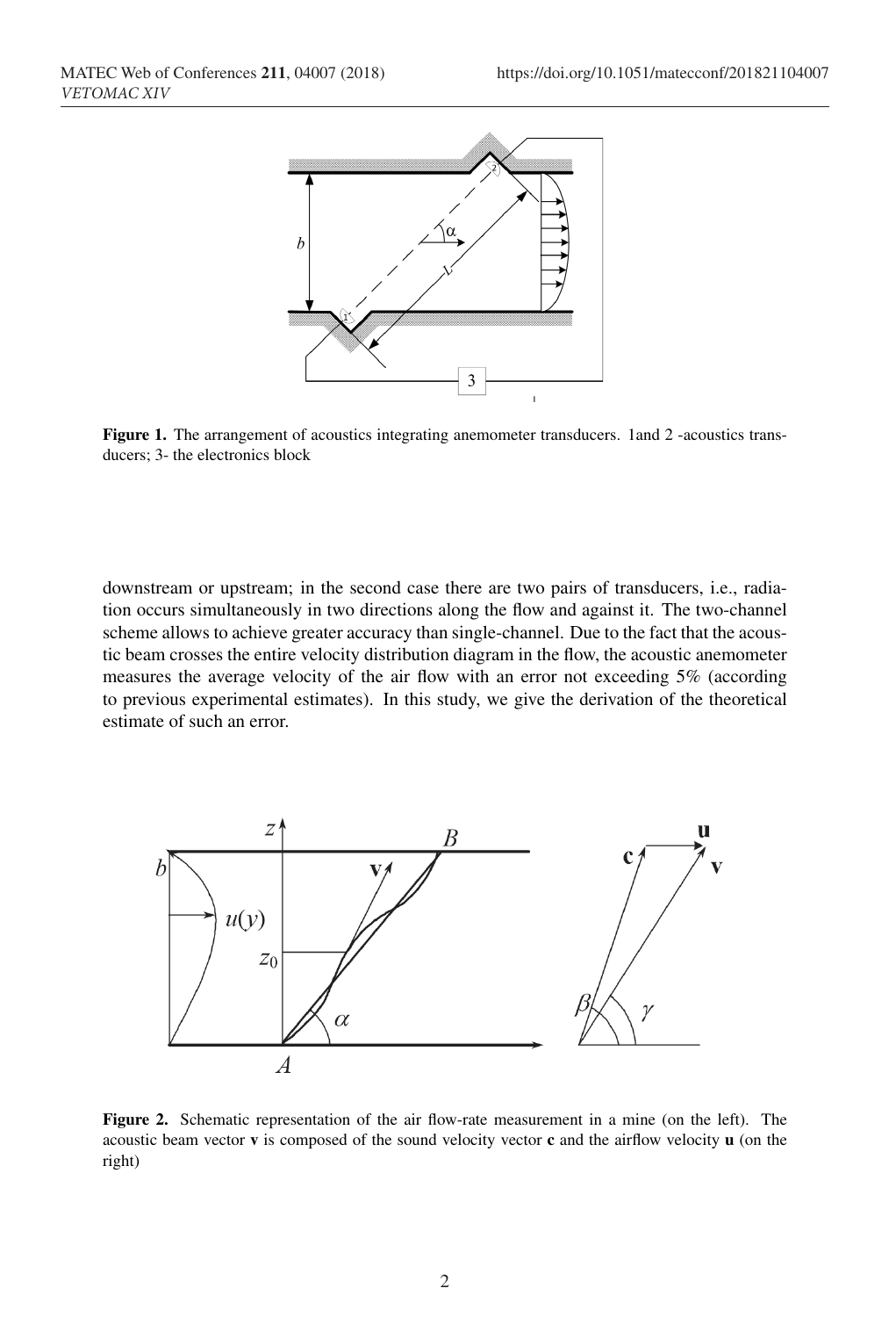# **2 Propagation time of the acoustic beam between two points in a homogeneous gas flow**

The dependence of the acoustic signal time intervals difference of transmission from point *A* to point *B* and backwards on the velocity *u* of the homogeneous air flow can be derived as follows.

We direct the *x* axis along the velocity and the *z* axis perpendicular to the velocity. Let the point *A* be arranged at the origin of the Cartesian coordinate system *x*, *z*, and the point *B* have the coordinates  $a, b$ . If the air is at rest, the sonic signal with the velocity  $c$  passes the distance *AB* in the time  $t_0 = \sqrt{a^2 + b^2}/c$  propagating along the shortest straight-line path *AB*.

In the presence of a homogeneous air flow  $u =$  const, the sonic signal also passes the path *AB* along the shortest straight line, but with the velocity v dependent on the air-flow velocity. The velocity is v determined as follows. We found the angle  $\beta - \gamma$  between the vectors c and *v* by the theorem of sines  $\sin(\beta - \gamma)/u = \sin(\gamma/c)$  and, using it, expressed the angle  $\beta$  through  $\gamma$  (see Fig. 2, on the right). From here, we obtain

$$
\sin(\beta - \gamma) = M \sin \gamma, \ \cos \beta = \cos \gamma (1 - M^2 \sin^2 \gamma)^{1/2} - M \sin^2 \gamma, \ M = u/c. \tag{1}
$$

The length of the vector **v** is determined by the cosine theorem  $v^2 = c^2 + u^2 + 2cu \cos \beta$ . The signal-receive time is  $t_{AB} = \sqrt{a^2 + b^2}/v$ , the Mach-number expansion of which has the form

$$
t_{AB} = t_0 + \frac{1}{c} \left( -aM + \frac{2a^2 + b^2}{2\sqrt{a^2 + b^2}} M^2 - aM^3 \right).
$$

This formula can be used for measuring of the air velocity *u*. For this purpose, we determined the difference  $\Delta t = t_{BA} - t_{AB}$  of the signal-reception times along the inverse trajectory of the beam from point *B* to point *A* and along the direct trajectory from point *A* to point *B*. The times  $t_{AB}$  and  $t_{BA}$  differ in the sign of the Mach number, and the terms of the expansions in the odd powers of the Mach number have opposite signs and coincide for the even powers. Therefore, the expansion of ∆*t* includes terms of only odd powers:

$$
\Delta t = \frac{2a}{c} \left( M + M^3 + O(M^4) \right) = \frac{2a}{bc^2} Q \left( 1 + M^2 + O(M^4) \right)
$$

$$
Q = \int_0^b u(y) dy = bu
$$

Thus, for a homogeneous flow, the flow rate *Q* is measured through the difference of time pulses by the formula

$$
Q = \frac{bc^2}{2a}\Delta t (1 + \Delta). \tag{2}
$$

The relative error amounts to a value equal to the square of the Mach number  $\Delta = -M^2 +$  $O(M<sup>4</sup>)$ . Formula (2) is the basic of the time-pulse method of air flow rate measuring the in mines [1, 2]. It remains unclear how the inhomogeneity of the distribution of the velocity vector  $\mathbf{u}(x, y, z)$  affects the error  $\Delta$ . For investigating this problem, we use Fermat's variational principle known in acoustics.

## **3 Fermat's principle**

We consider an arbitrary steady gas flow with the velocity vector  $\mathbf{u}(x, y, z)$ , the components  $u_x$ ,  $u_y$ ,  $u_z$  of which depend on the coordinates *x*, y, *z*. For determining the trajectory of the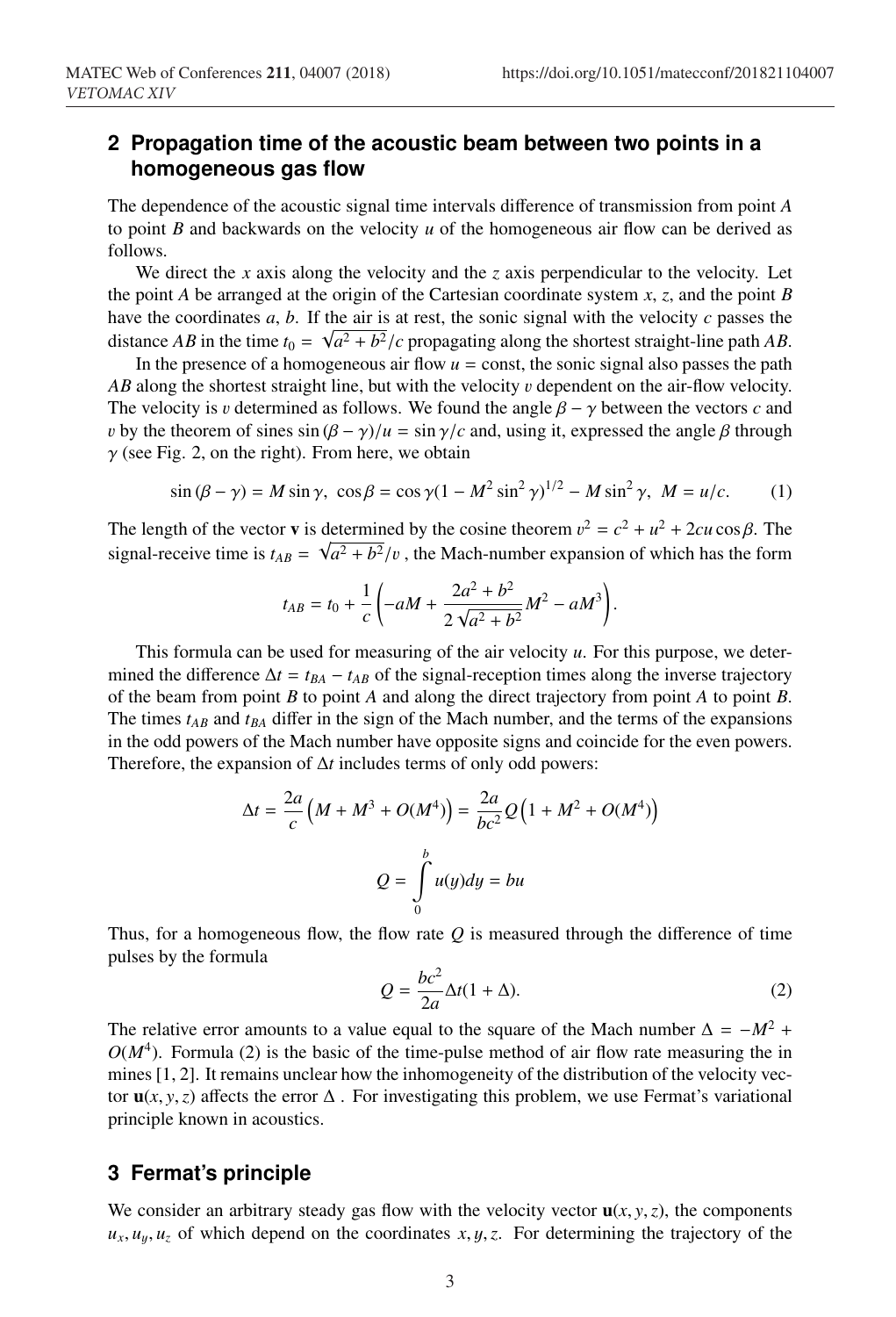acoustic signal and the time of its arrival from point *A* to point *B*, it is convenient to use Fermat's variational minimum principle, which is formulated as follows (see [3], p. 87): among all paths from point *A* to point *B*, the acoustic signal passes along the real path in the shortest time.

It is convenient to set the gas flow by three dimensionless velocity components (Mach numbers).

$$
M_x = \frac{u_x(x, y, z)}{c}
$$
,  $M_y = \frac{u_y(x, y, z)}{c}$ ,  $M_z = \frac{u_z(x, y, z)}{c}$ ,

It is convenient to search for the trajectory of the acoustic beam in the parametric form  $x(z)$ ,  $y(z)$ ,  $z$ ,  $z \in (0, b)$ . In the medium at rest, the trajectory is a straight-line segment  $x = \frac{a}{b}z$ ,  $y = 0$ , *z*, between two b points with the coordinates  $A(0, 0, 0)$ ,  $B(a, 0, b)$ . In the presence of the flow, the acoustic beam has a complex three-dimensional trajectory, the deviation of which from a straight line is equal to the Mach number in order of magnitude. If the Mach number is small, it depends only on the parameter  $z$  up to the square of the Mach number on the beam trajectory:

$$
M_x = \frac{u_x((a/b)z, 0, z)}{c}, M_y = \frac{u_y((a/b)z, 0, z)}{c}, M_z = \frac{u_z((a/b)z, 0, z)}{c},
$$

Fermat's functional has the following analytical form:

$$
F = \int_{0}^{b} \frac{s_z}{v} dz, \ s_z = \sqrt{1 + x_z^2 + y_z^2},
$$

where  $ds = s<sub>z</sub> dz$  is the length element on the trajectory of the acoustic beam and v is the modulus of the acoustic-beam velocity. The acoustic-beam velocity vector  $v$ n is composed of the sonic velocity vector *c*m and the flow velocity  $cM$ :  $c m + cM = v n$ , where m and n are the unit vectors. From this, we obtain the quadratic equation for determining of the velocity  $v$ 

$$
c^{2} = (v\mathbf{n} - c\mathbf{M})^{2} \Rightarrow v^{2} - 2vc(\mathbf{nM}) - c^{2}(1 - M^{2}) = 0, \ M^{2} = M_{x}^{2} + M_{y}^{2} + M_{z}^{2},
$$

Its solution has the form

$$
v = c(\mathbf{nM}) + \sqrt{1 + (\mathbf{nM}) - M^2}, \quad (\mathbf{nM}) = (s_z)^{-1} \left( M_x \frac{dx}{dz} + M_y \frac{dy}{dz} + M_z \right).
$$

Substituting the expression found for  $v$  into Fermat's functional, we obtain

$$
t_{AB} = \int_{0}^{b} \frac{dz}{c} L(x_z, y_z, z),
$$
  
\n
$$
L(x_z, y_z, z) = \frac{1 + x_z^2 + y_z^2}{M_x x_z + M_y y_z + M_z + \sqrt{A_0 + A_1 + A_2}}
$$
  
\n
$$
A_0 = 1 - M_x^2 - M_y^2, A_1 = 2M_z(M_x x_z + M_y y_z),
$$
  
\n
$$
A_2 = (1 - M_x^2 - M_y^2)x_z^2 + (1 - M_x^2 - M_y^2)y_z^2 + 2M_x M_y x_z y_z.
$$
  
\n
$$
x_z = \frac{dx}{dz}, y_z = \frac{dy}{dz},
$$
  
\n(3)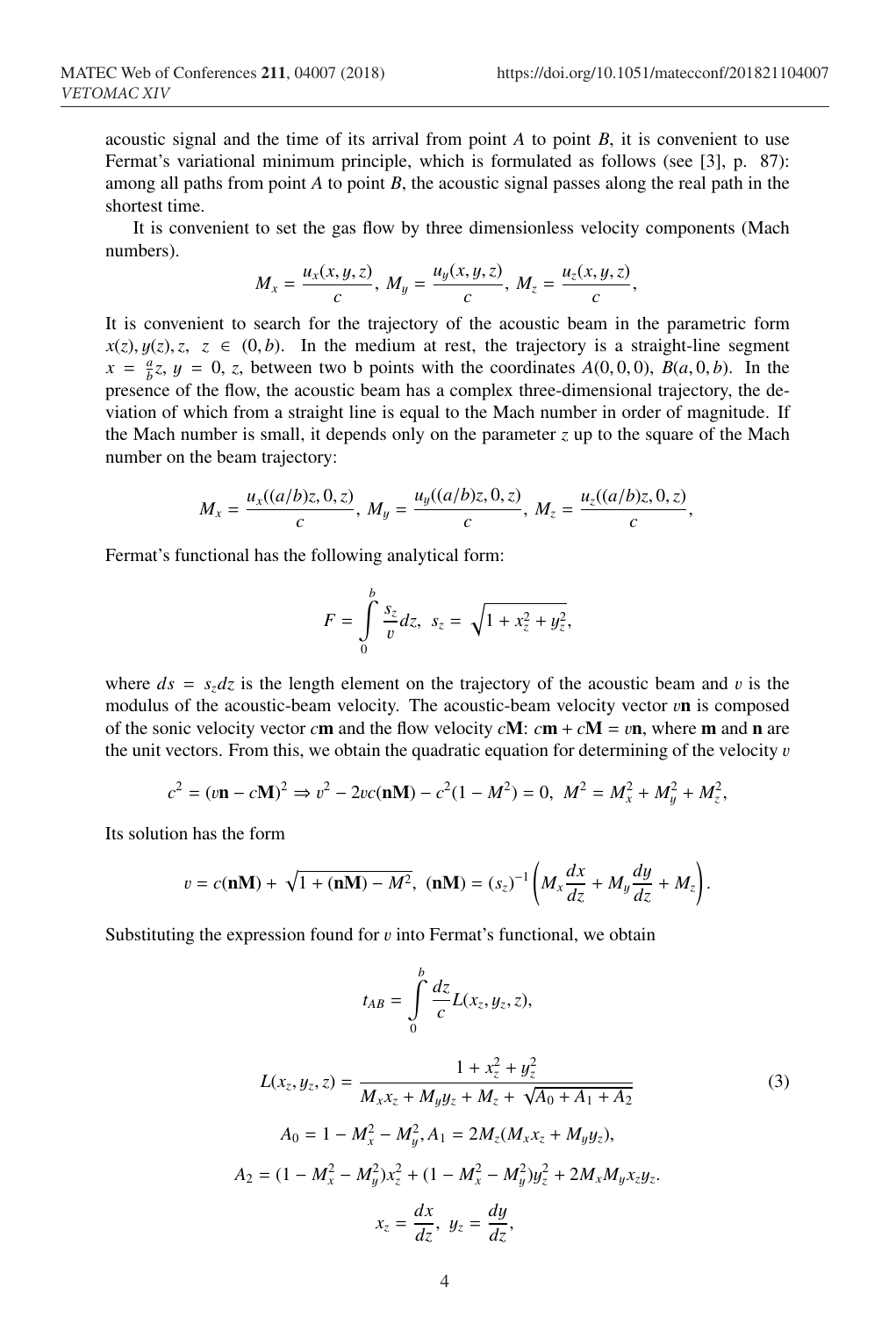We directed the  $x$  axis along the average velocity of the flow. Then we obtain for the gas volume flow rate,

$$
Q = \int\limits_0^b u_x dz = cb\overline{M_x}, \ \overline{M_x} = \frac{1}{b} \int\limits_0^b M_x dz,
$$

and zero  $\overline{M_y} = \overline{M_z} = 0$  for the average values of the Mach number components along axes y and *z*.

We accept the condition that the derivative of flow-velocity components along the longitudinal coordinate *x* is much smaller than the derivative with respect to the transverse coordinate *z*. Then the Euler equations for the extremal of the functional  $t_{AB}$  take the form [4]

$$
\frac{d}{dz}\left(\frac{\partial L}{\partial x_z}\right) = 0, \quad \frac{d}{dz}\left(\frac{\partial L}{\partial y_z}\right) = 0,\tag{4}
$$

The solution of these equations with the conditions at the ends of the interval  $z = 0$  and  $z = b$ determines the beam trajectory  $x(z)$ ,  $y(z)$ .

#### **4 March-number expansion**

We look for the solution to Eqs. (4) in the form of the expansions in terms of the Machnumber power. For this purpose, we represent Eqs. (4) in the form of the expansions

$$
K_x = \frac{\partial L}{\partial x_z} = \frac{x_z}{s_z} - M_x + L_{x2} - M_x M^2, K_y = \frac{\partial L}{\partial y_z} = \frac{y_z}{s_z} - M_y + L_{y2} - M_y M^2,
$$
 (5)

where  $K_x$  and  $K_y$  are the constants of integration and  $L_{x2}$  and  $L_{y2}$  are the terms quadratic in the Mach number.

We look for the solution to Eqs. (5) in the form of the expansions in terms of the Machnumber power and calculate them.

#### **5 Minimum signal-transmission time**

The signal-transmission time can be determined after substituting the expansion  $L = L_0 + L_1$  $L_1 + L_2 + L_3$  of the integrand into formula (3):

$$
t_{AB} = t_0 + t_1 + t_2 + t_3, \quad t_n = \frac{1}{c} \int_0^b L_n dz, \quad n = 0, 1, 2, 3
$$

It is remarkable that the difference in the time pulses is determined only by the odd terms  $t_1$ and  $t_3$ :  $t_{BA} - t_{AB} = -2t_1 - 2t_3$ . The first term  $-2t_1$  corresponds to the flow-rate formula (2), and the second term determines the error

$$
\Delta = -\frac{t_3}{t_1} = -\frac{\overline{M_x}^3 + \overline{M_x M_z^2}}{\overline{M_x}} - \frac{a^2(-4\overline{M_x^2 M_x} + 4\overline{M_x}^3 - \overline{M_x M_z^2} + \overline{M_x M_z^2})}{2b^2 \overline{M_x}} - \frac{a^4(\overline{M_x^3} - 3\overline{M_x^2 M_x} + 2\overline{M_x}^3 - 3\overline{M_x M_z^2} + 3\overline{M_x M_z^2})}{2b^4 \overline{M_x}} - \frac{b(\overline{M_x} \overline{M_x M_z} + \overline{M_z^3})}{aM_x}
$$